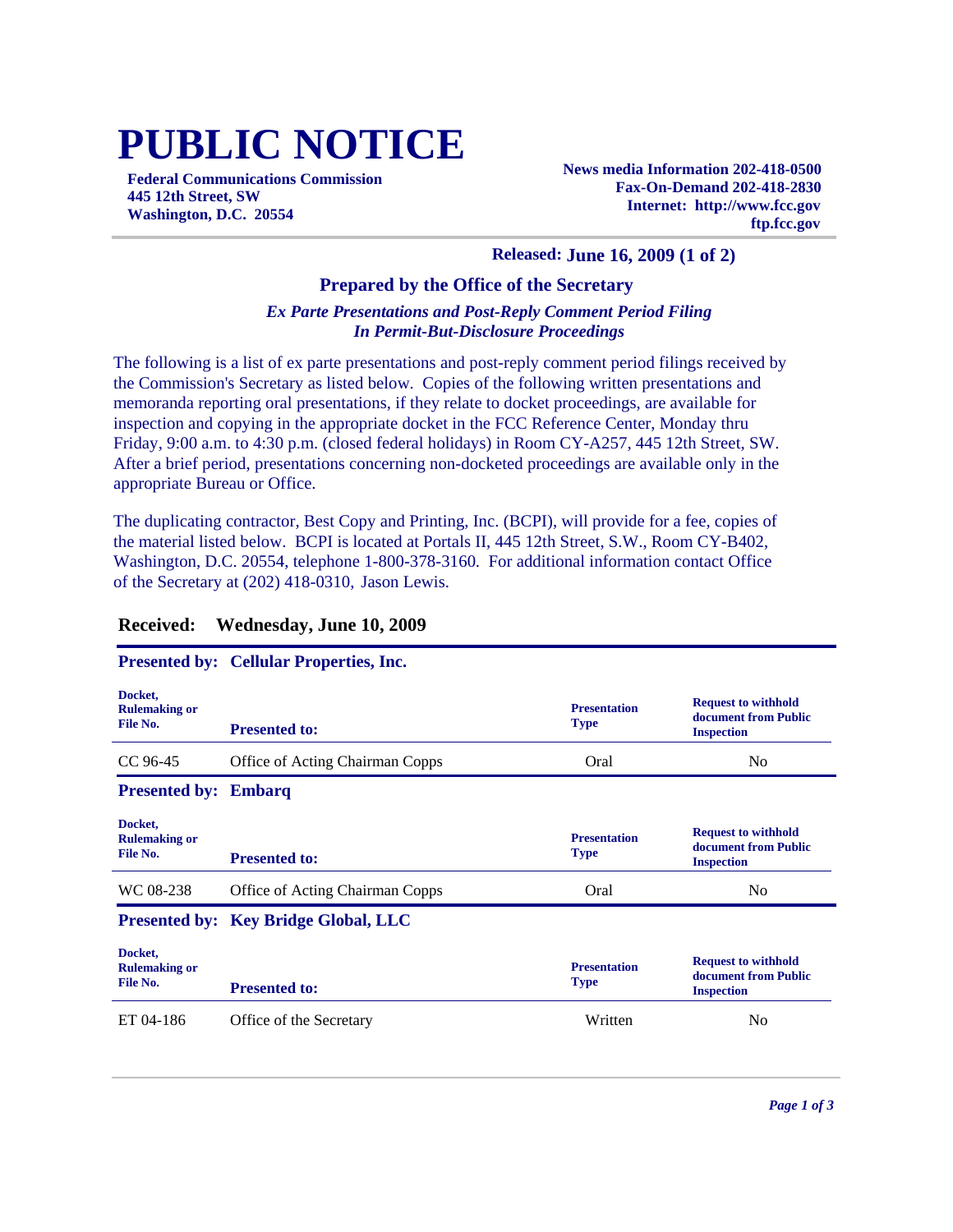| Docket,<br><b>Rulemaking or</b><br>File No. | <b>Presented to:</b>                                          | <b>Presentation</b><br><b>Type</b> | <b>Request to withhold</b><br>document from Public<br><b>Inspection</b> |
|---------------------------------------------|---------------------------------------------------------------|------------------------------------|-------------------------------------------------------------------------|
| CC 95-155                                   | Office of Acting Chairman Copps                               | Oral                               | N <sub>0</sub>                                                          |
|                                             | Office of Commissioner Adelstein                              | Oral                               | No                                                                      |
| WC 07-271                                   | Office of Acting Chairman Copps                               | Oral                               | N <sub>0</sub>                                                          |
|                                             | Office of Commissioner Adelstein                              | Oral                               | N <sub>0</sub>                                                          |
|                                             | <b>Presented by: Microsoft Corporation</b>                    |                                    |                                                                         |
| Docket,<br><b>Rulemaking or</b><br>File No. | <b>Presented to:</b>                                          | <b>Presentation</b><br>Type        | <b>Request to withhold</b><br>document from Public<br><b>Inspection</b> |
| ET 02-380                                   | Office of Commissioner McDowell                               | Oral                               | No                                                                      |
| ET 04-186                                   | Office of Commissioner McDowell                               | Oral                               | No                                                                      |
| WT 08-166                                   | Office of Commissioner McDowell                               | Oral                               | N <sub>0</sub>                                                          |
| WT 08-167                                   | Office of Commissioner McDowell                               | Oral                               | N <sub>0</sub>                                                          |
|                                             | <b>Presented by: Qwest Communications International, Inc.</b> |                                    |                                                                         |
| Docket,<br><b>Rulemaking or</b><br>File No. | <b>Presented to:</b>                                          | <b>Presentation</b><br><b>Type</b> | <b>Request to withhold</b><br>document from Public<br><b>Inspection</b> |
| WC 07-267                                   | <b>Office of Acting Chairman Copps</b>                        | Oral                               | No                                                                      |
|                                             | Office of Commissioner Adelstein                              | Oral                               | N <sub>0</sub>                                                          |
|                                             | <b>Presented by: Sony Electronics, Inc.</b>                   |                                    |                                                                         |
| Docket,<br><b>Rulemaking or</b><br>File No. | <b>Presented to:</b>                                          | <b>Presentation</b><br><b>Type</b> | <b>Request to withhold</b><br>document from Public<br><b>Inspection</b> |
| MB 09-23                                    | Office of Acting Chairman Copps                               | Oral                               | N <sub>o</sub>                                                          |

# **Presented by: Kristin Brooks Hope Center**

**Presented by: Time Warner Cable, Inc.**

| Docket,<br><b>Rulemaking or</b><br>File No. | <b>Presented to:</b>    | <b>Presentation</b><br><b>Type</b> | <b>Request to withhold</b><br>document from Public<br><b>Inspection</b> |
|---------------------------------------------|-------------------------|------------------------------------|-------------------------------------------------------------------------|
| CG 05-231                                   | Office of the Secretary | Written                            | No                                                                      |
| ET 99-254                                   | Office of the Secretary | Written                            | No                                                                      |